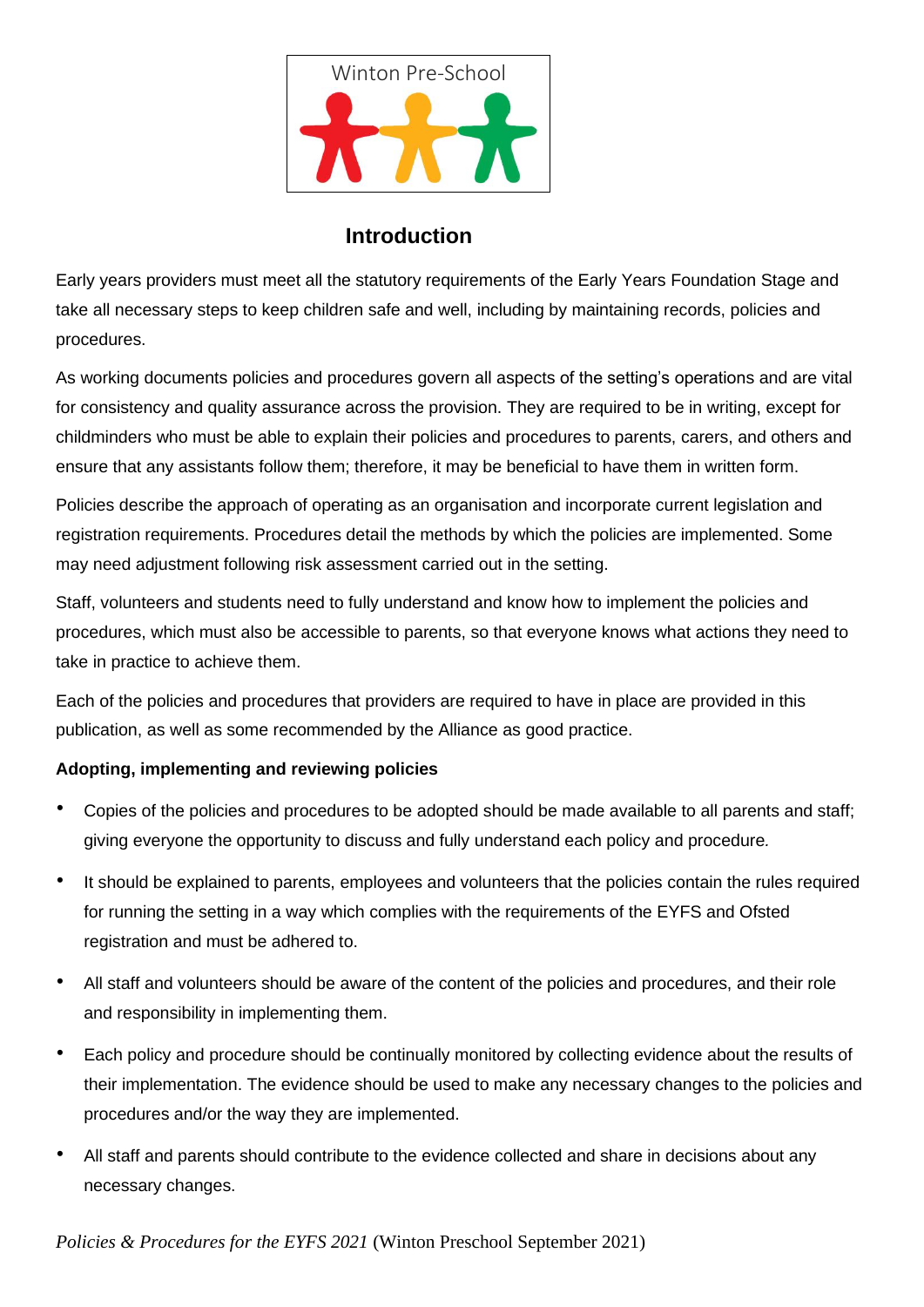

• Named/designated persons in each setting have a delegated responsibility to make sure that relevant procedures are known by all members of staff and are adhered to, bringing any cause for concern to the setting manager's attention.

If any adaptations are needed to any policy or procedure, it must be ensures that it still meets the requirements of the relevant regulations. Some providers may decide to develop further policies, which are not required by regulations, but which would enable a clear direction for any specific issue pertaining to the setting. For example, some providers may require a policy on sharing premises with another facility. Or in some cases a local authority or a funding body may require a policy or procedure that is not included in this publication.

Risk assessment is vital to implementation of many procedures. The setting manager ensures that risk assessments as detailed are carried out at least once a year – more if the need arises and will amend or add to the procedures as required. Risk assessment procedures are detailed in procedures 01.1 Risk assessment and 02.1 Fire safety.

## **Children's rights and entitlements statement**

This statement underpins the policies and procedures–in particular, to 06 Safeguarding Children, Young People and Vulnerable Adults procedures. It is important that all staff uphold and work with the principles and ethos within this statement.

We support the 54 Articles contained within the UN Convention on the Rights of the Child (1989). We recognise that these articles apply to children globally and draw attention to the disparity between and within countries and across regions of the world in the way that children receive and enjoy basic rights. We support organisations and statutory agencies to promote recognition and achievement of children's rights to ensure a better experience for all children.

The Early Years Alliance's 'three key commitments' are broad statements against which policies and procedures across the organisation will be drawn to provide a consistent and coherent strategy for safeguarding children young people and vulnerable adults in all services provided.

- 1. The Alliance is committed to building a '**culture of safety'** in which children are protected from abuse and harm in all areas of its service delivery.
- 2. The Alliance is committed to **responding promptly and appropriately** to all incidents or concerns of abuse that may occur and to work with statutory agencies in accordance with the procedures that are set down in 'What to do if you are worried a child is being abused' (HMG 2015)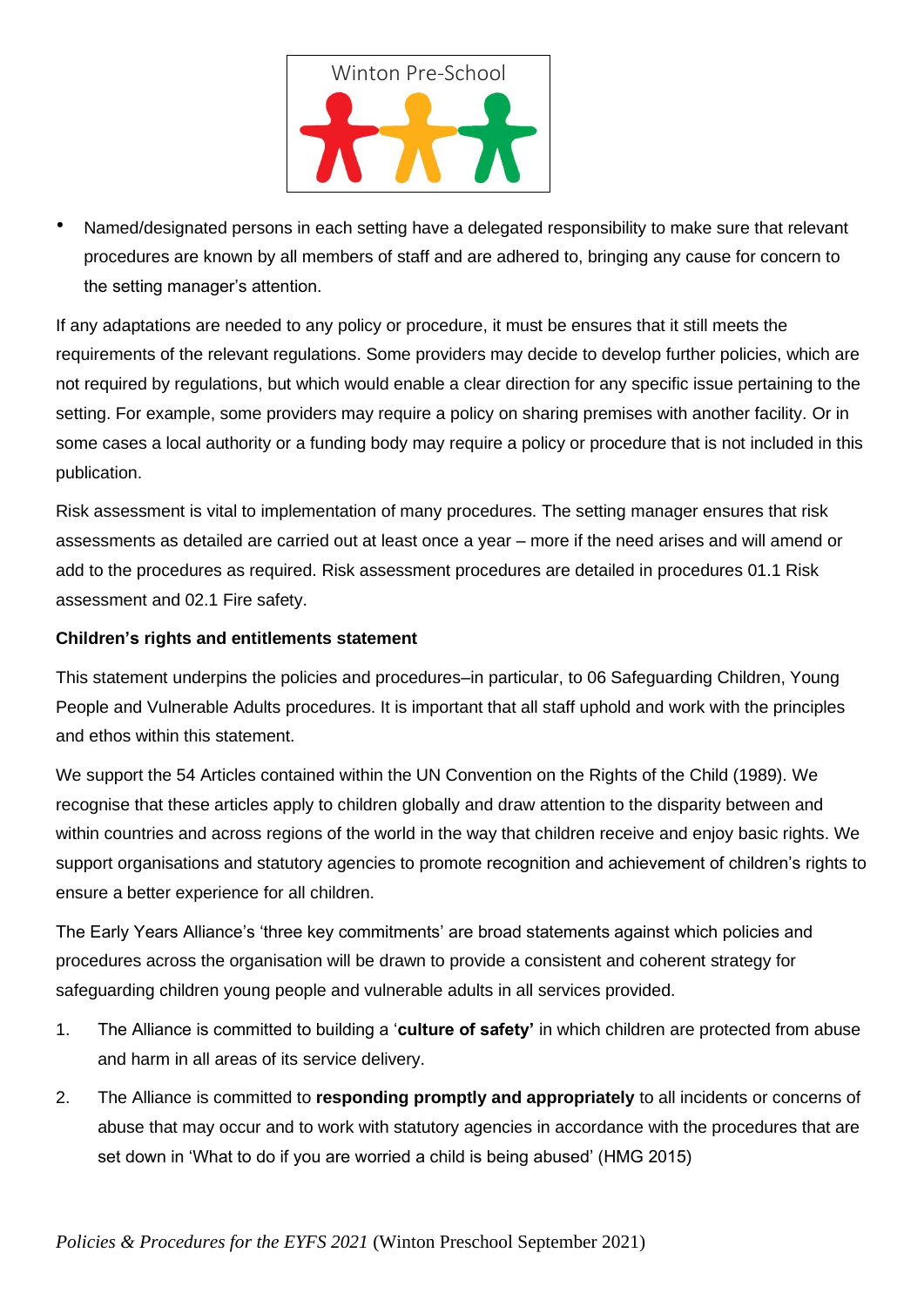

3. The Alliance is committed to promoting awareness of child abuse issues throughout its training and learning programmes for adults. It is also committed to empowering young children, through its early childhood curriculum, promoting their right to be **strong, resilient and listened to.**

## **What it means to promote children's rights and entitlements:**

To be **strong** means to be

- *secure* in their foremost attachment relationships where they are loved and cared for, by at least one person who is able to offer consistent, positive and unconditional regard and who can be relied on
- *safe and valued* as individuals in their families and in relationships beyond the family, such as day care or school
- *self-assured* and form a positive sense of themselves including all aspects of their identity and heritage
- *included equally and belong* in early years settings and in community life
- *confident in abilities* and *proud* of their achievements
- *progressing optimally* in all aspects of their development and learning
- *to be part of a peer group* in which to learn to negotiate, develop social skills and identity as global citizen, respecting the rights of others in a diverse world
- *to participate and be able to represent themselves* in aspects of service delivery that affects them as well as aspects of key decisions that affect their lives.

To be *resilient* means to

- *be sure* of their self worth and dignity
- be able to be *assertive* and state their needs effectively
- be able to *overcome* difficulties and problems
- *be positive* in their outlook on life
- be able to *cope* with challenge and change
- have a *sense of justice* towards self and others
- to develop a *sense of responsibility* towards self and others
- to be able to *represent* themselves and others in key decision making processes

*Policies & Procedures for the EYFS 2021* (Winton Preschool September 2021)